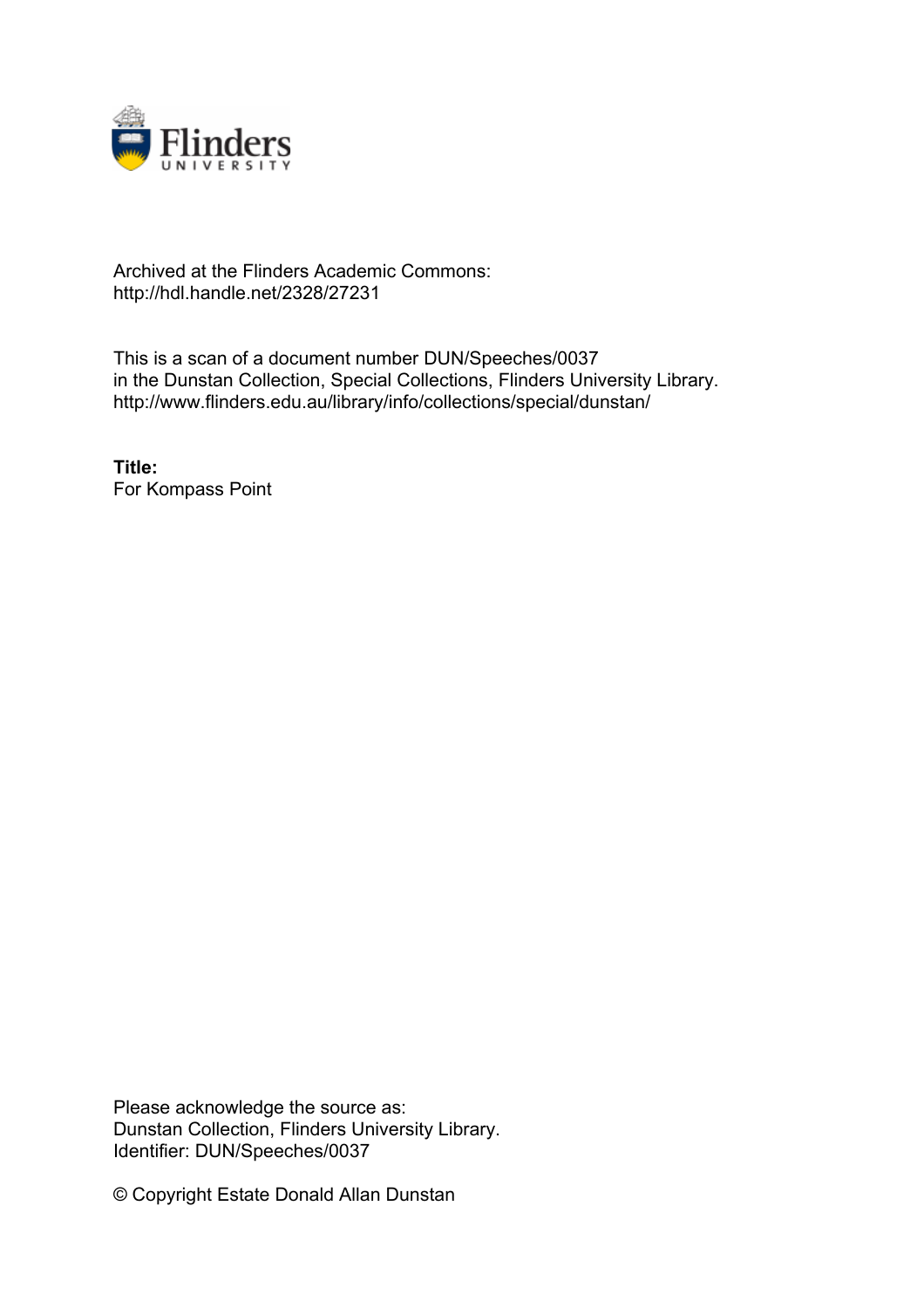## **ARTICLE FOR KQMPA55 POINT. BY DON DUNSTAN. PREMIER OK SOUTH AUSTRALIA.**

**a programme of rapid industrial diversification.** 

**South Australia is known as Australia's "Central State".**  It is situated between the booming mineral State of Western **Australia and the industrially diversified and heavily populated Eastern States of Victoria, New South Wales and Queensland,**  It is a key Australian centre for the manufacture of such items **as motor cars, refrigerators, television sets, air-conditioners**  and washing machines - articles purch as a by Australians on every economic level. However, because these products are **vulnerable to demand variations when there is an economic downturn, the present South Australian Government has underway**  a programme of rapid industrial diversification.

The State already has a population of 1,164,700, and its workforce **The State already has a population of 1,164,700, and its workforce**  is highly trained technically./ And in addition to general **is highly trained technically./ And in addition to general**  diversification of industrial/production, the Government has **diversification of. industrial/production, the Government has commenced a major trade drive in South Eastern and Northern**  Asia and the Pacific. It bélieves Australia's future is **Asia and the Pacific. It believes Australia's future is**  inextricably bound to development in these areas. As part of **inextricably bound to development in these areas. As part of this drive, trade agencies have been opened in Tokyo, Hong Kong**  and Singapore. Another will also be established in Diakarta. **and Singapore\* Another will also be established in Djakarta, and a State Government trade and development officer will be**  appointed to service the whole region, working out from these **^ appointed to service tljm whole region, working out from these**  centers.

A development officer will also operate out of the South Australian Agent General's office in London, and will service Europe and North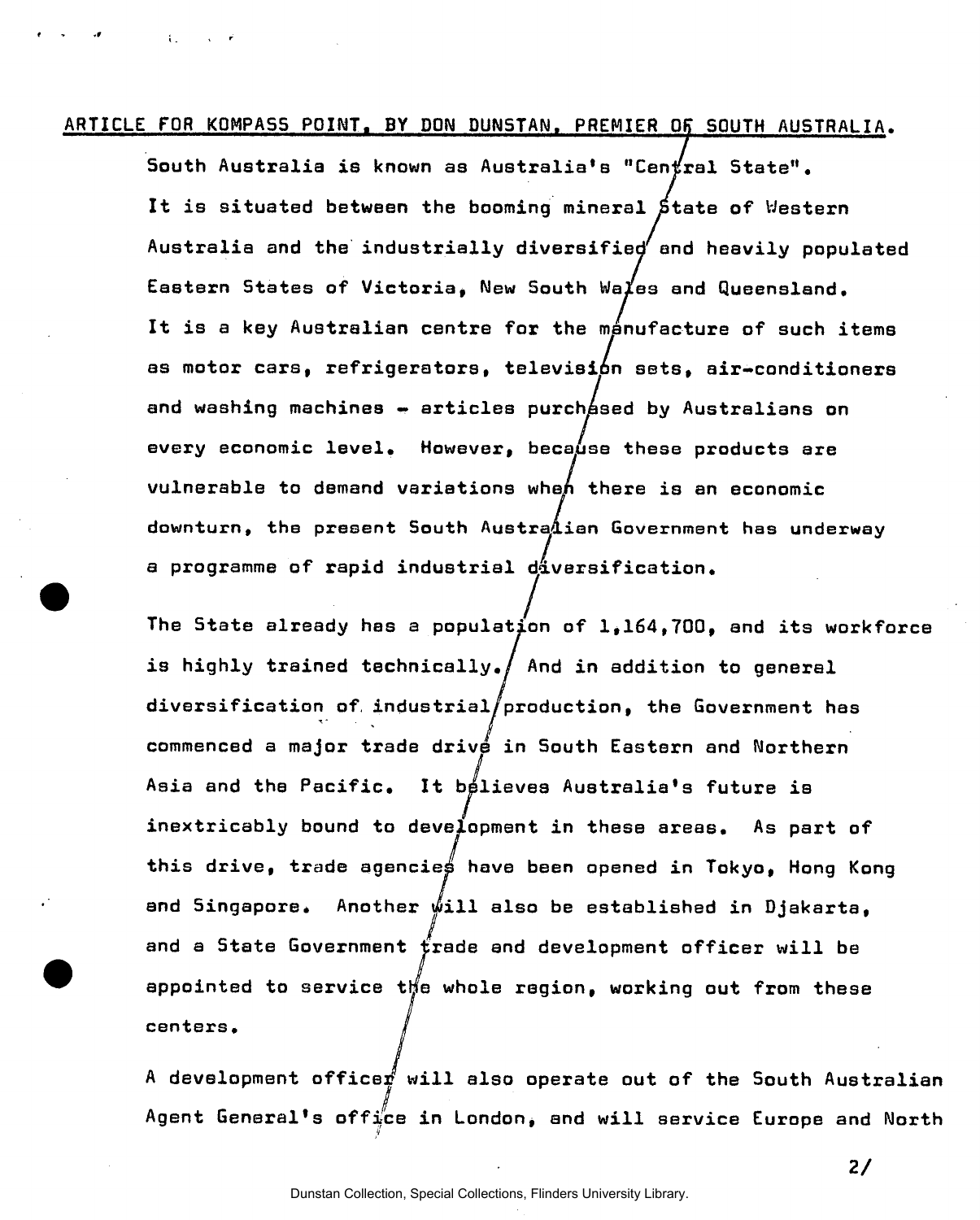America. The Government sees the main work of these agencies and officers as being the encouragement of trading/relations/ the promotion of South Australian products, and∕securinq *i*nvestment **for the State.** 

2.

**Already South Australia has a firm foundation on which to base "**  its diversification programme. I<del>t include</del>s the<sub>l</sub>Wéapons Research **State of the search** *seuse*  $\epsilon$ stablishment, the $\lambda$ us $\textit{tr}$ alian Minera<del>l D</del>evelopment Laboratories **c("A'I^EL ) and the world-famous Institute of Medical and**  Veterinary Science, Seuth Australie has also major branches **of the Commonwealth Scientific Industrial Research Organisation (CSIRO)^ wfjjJrg^fcS research units in the State's two universities provide a solid base for the future development of new technologies.** 

**In addition, to these government and semi-government agencies operating in advanced technological research fields, a diverse range of sophisticated industries has been established in South Australia\* Companies such as Philips, Texas Instruments, I.C.I., and International Computers have all chosen the State as the centre for their operations. Home-grown enterprise has been significant with recent developments being undertaken by Sola International in the manufacture of optical products and**  and **equipment, Paton Industries in the manufacture of scientific**  equipment**y** and by Hovergem and Taylorcraft in the production**of^hpv^Scr&f t,** 

Among the wide range of Research Centres established in South

**3.**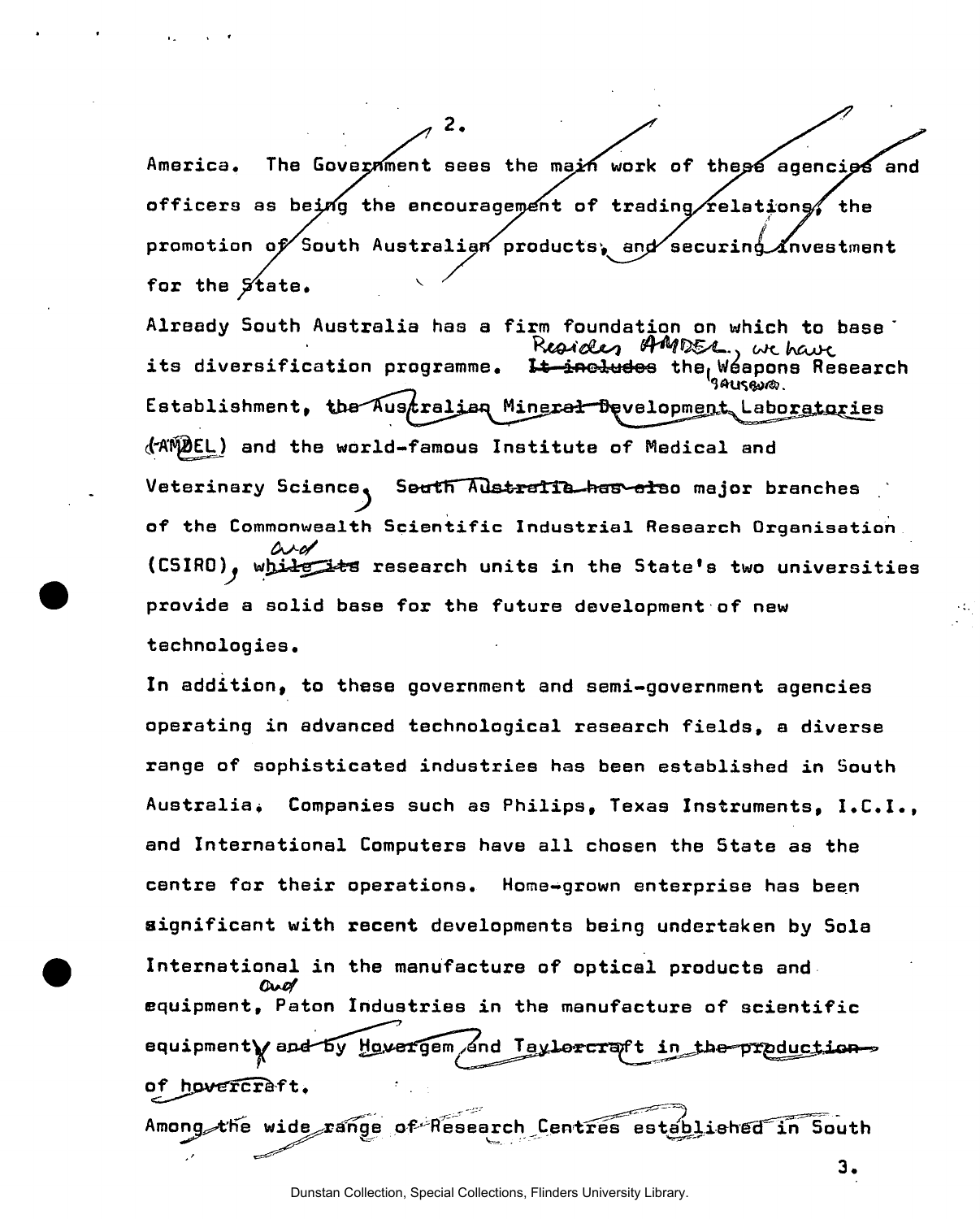Australia, one of growing importance as a result of the mining boom is the Australian Mineral Development Laboratories (AMDEL). Established in Adelaide *10* years ago, AMDEL is Australia's leading mining contract research and technical consultancy **L / '**  organisation. **organisation.** 

2.

A development also of considerable importance to the Australian **A development also of considerable importance to fcHe Australian"**  mining industry is the Australian Minerals Foundation. Thế **mining industry is the Australian Minerals FmHidation. Tfct establishment of this Institute in Adelaide in the nea/future**  will provide a centre where the additional training/heeded by graduate scientists and engineers to enable them to meet the **growing technological demands j6f the mineral and petroleum**  industries, can be given. Moves have also begun this year to investigate the practicebility of developing and manyfacturing fnew transport systems" in South Australia. With radica<sup>*X*</sup> changes in transport technologies envisaged in the future the South Austrelian Government is planning to make South Augtralia centre for the development of these techniques. To assist/in the Gove#nment's development programme<del>s.</del> *in-major* Industrial Research *(Institute will* shortly be established. This *Institute will* undertake regearch and development studies to gssist local *industry* in the development of new products suitable for manufacturing in/South Australia. Established industries in the State are also expanding. General Motors-Holdens Pty. Ltd., which has 44 p.c. of its

Australian workforce located in South Australia, recently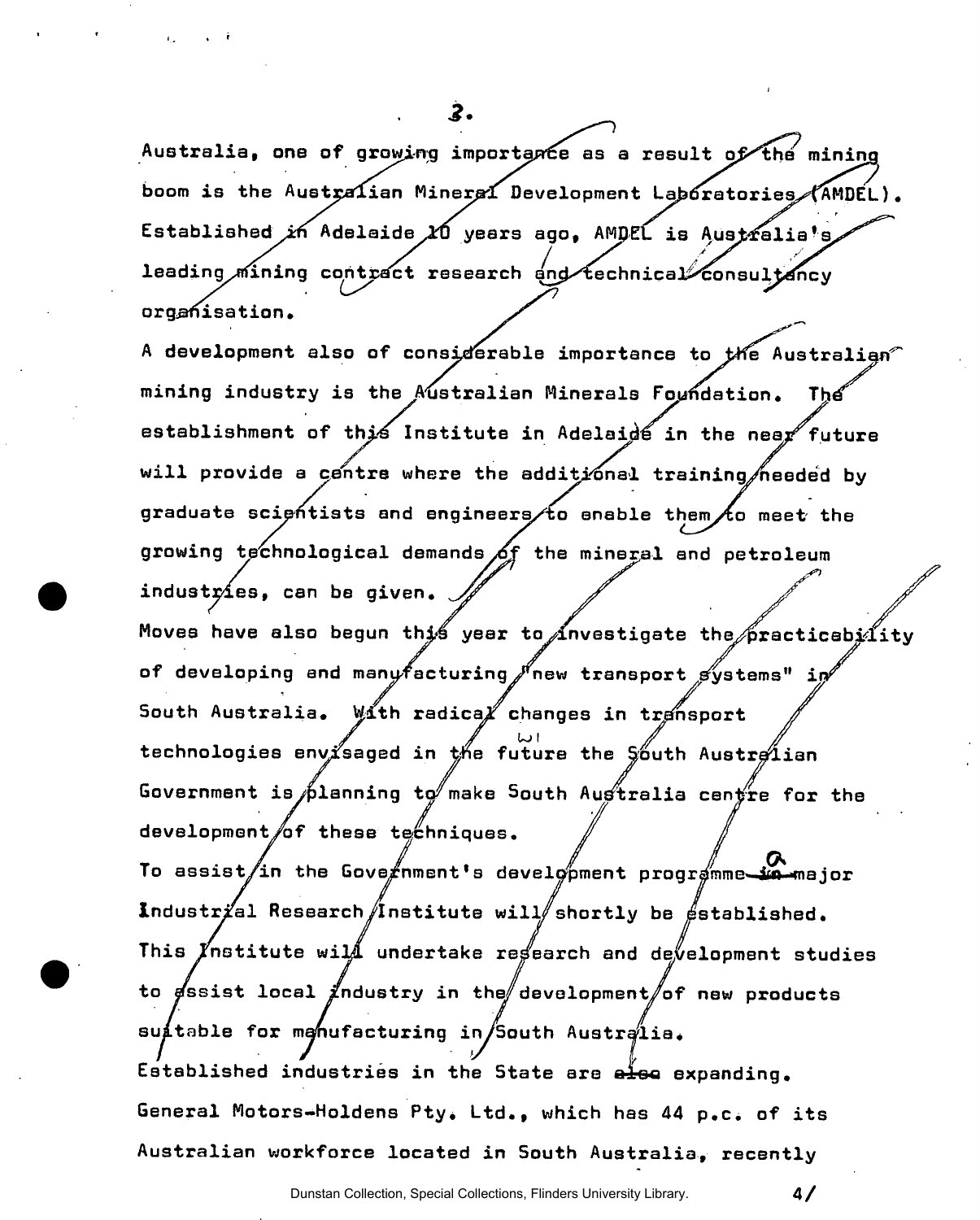**announced plans to expand its Elizabeth Plant at a cost of S8.7M. This expansion will mean the establishment of a \$3.7M. motor body hardware facility and the extension of the metal stamping plant**  RELENT at a cost of \$5M. Another project ennounced in 1970 was the **expansion of the APCEL Pulp and Paper Mili near Millicent in the South East of the 5tate. Forests operated by the South Australian Government in the area will be expanded to fulfill the increasing demand for pulping^ particle board, and sawmilling material by the company. These forests currently supply 37 p.c. of Australia's softwood production.** 

**Other developments of importance include the establishment in Adelaide of a joint company by Wilkins and Mitchell Ltd., and Johns and Waygood Perry Engineering Ltd., to design and make machine tools including mechanical and hydraulic presses; the establishment at Elizabeth of a SIM. self-adhesive industry by Fasson of the Netherlands, a subsidiary of the U.S. company, Avery Products Corporation; and the further establishment of a \$5M. plastics industry just north of Adelaide by Nylexfc Corporation Limited.** 

**Progress in South Australia has not been confined to industrial development. As a result of significant discoveries ojp ore bodies over the past few years new mining enterprises have been scheduled for Kanmantoo, Burra and Mt. Gunson. Petroleum' exploration is running at record levels in this State with some 30 wells scheduled involving an expenditure exceeding \$15M. The reoent discovery of ail in the Cooper Basin in**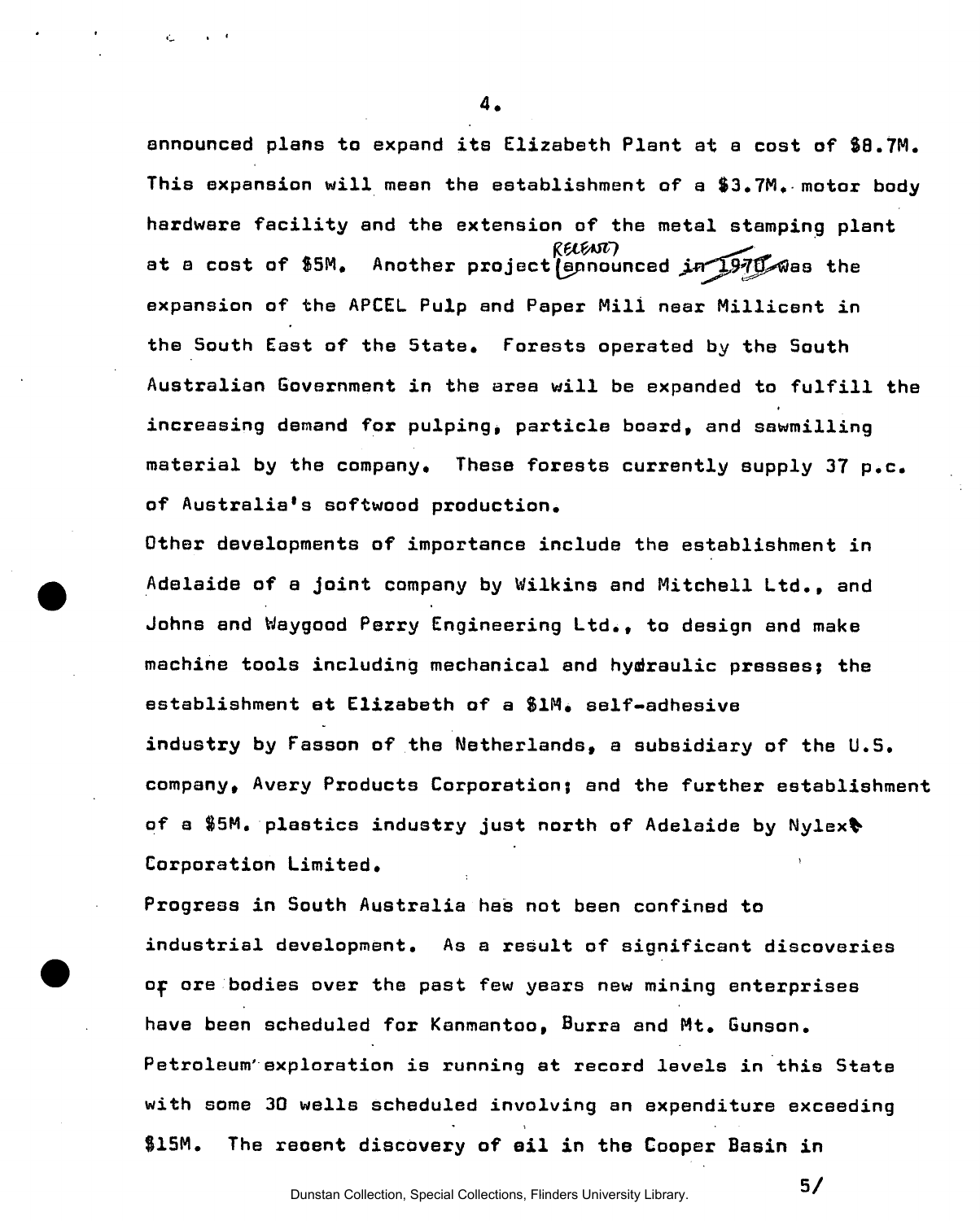**the North East of the State marks a significant break-through in exploration and points to the probability of the occurrence of other oil pools in the area.** 

 $5.$ 

**The introduction of natural gas with the opening of the pipeline from Gidgealpa-Moomba to Adelaide, marks a new era in industrial growth of the State, Further discoveries of natural gas have been made in the same area and there is a strong possibility that natural gas may be marketed outside the State. Another most important development of 1970 has been the discovery of Australia's first sedimentary uranium deposit in the Paralana-**Lake Frome area. Most of the workd's important uranium deposits **are in the sedimentary form, but hitherto Australia's reserves have been in hard rock deposits, with the associated difficulty in mining and extraction,** 

**The South Australian Government is certain that, with its highly skilled industrial workforce spread over a large, sophisticated industrial and technological base, the State has the potential to set the pace in Austrelian development. The advantages of establishing in South Australia are numerous. Industrial land near the State capital of Adelaide is readily available, and low-priced land in fully serviced industrial estates 17 miles from the heart of the city can be obtained for less than \$4,000 an acre. Building costs here are low and the S.A. Government through the South Australian Housing Trust will build factories for industries on either a purchase or lease-purchase basis.** 

Dunstan Collection, Special Collections, Flinders University Library.